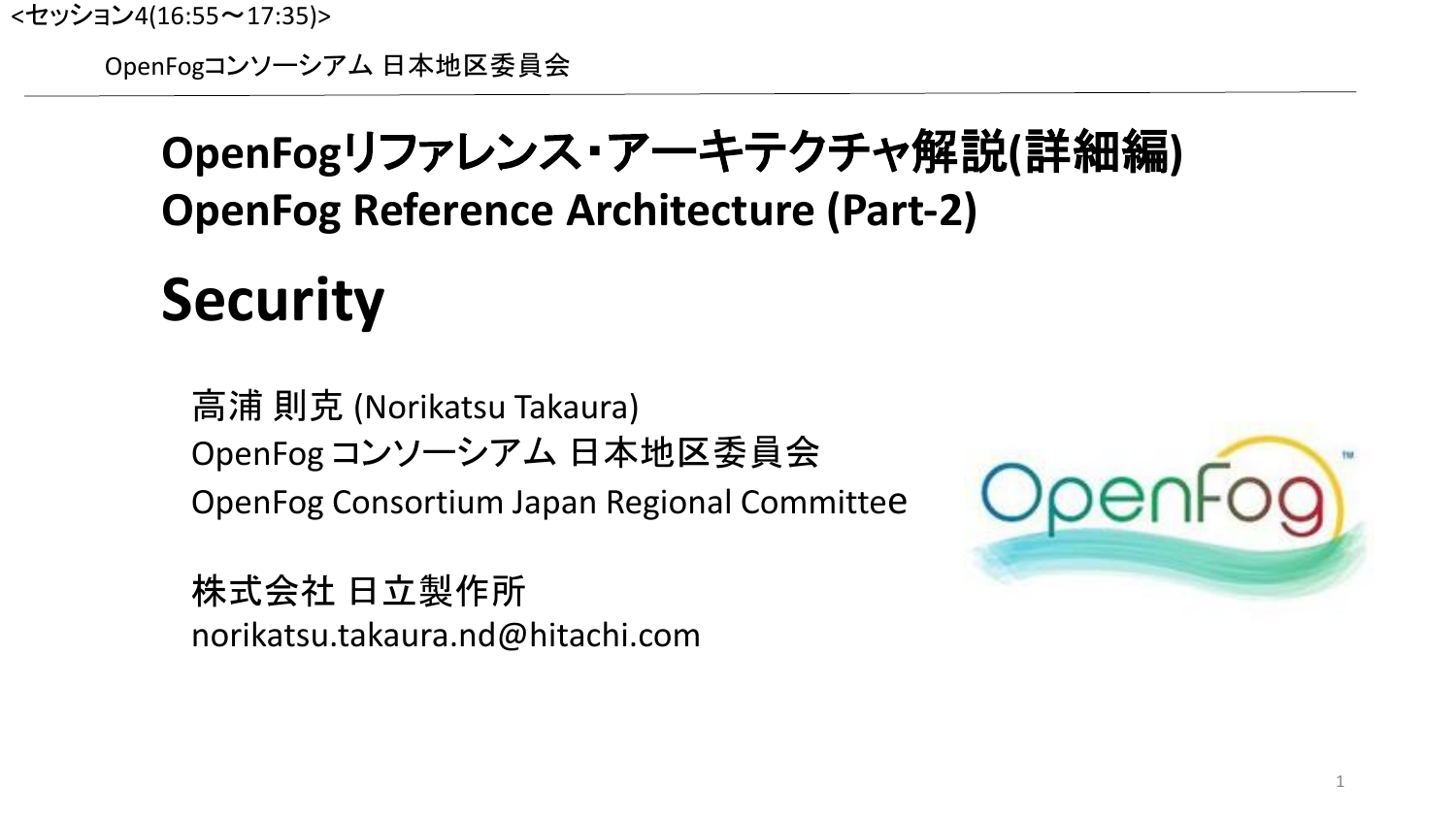- **1. Introduction**
- **2. Security Pillar**
- **3. Reference Architecture**
- **4. Deeper Node Security Aspect**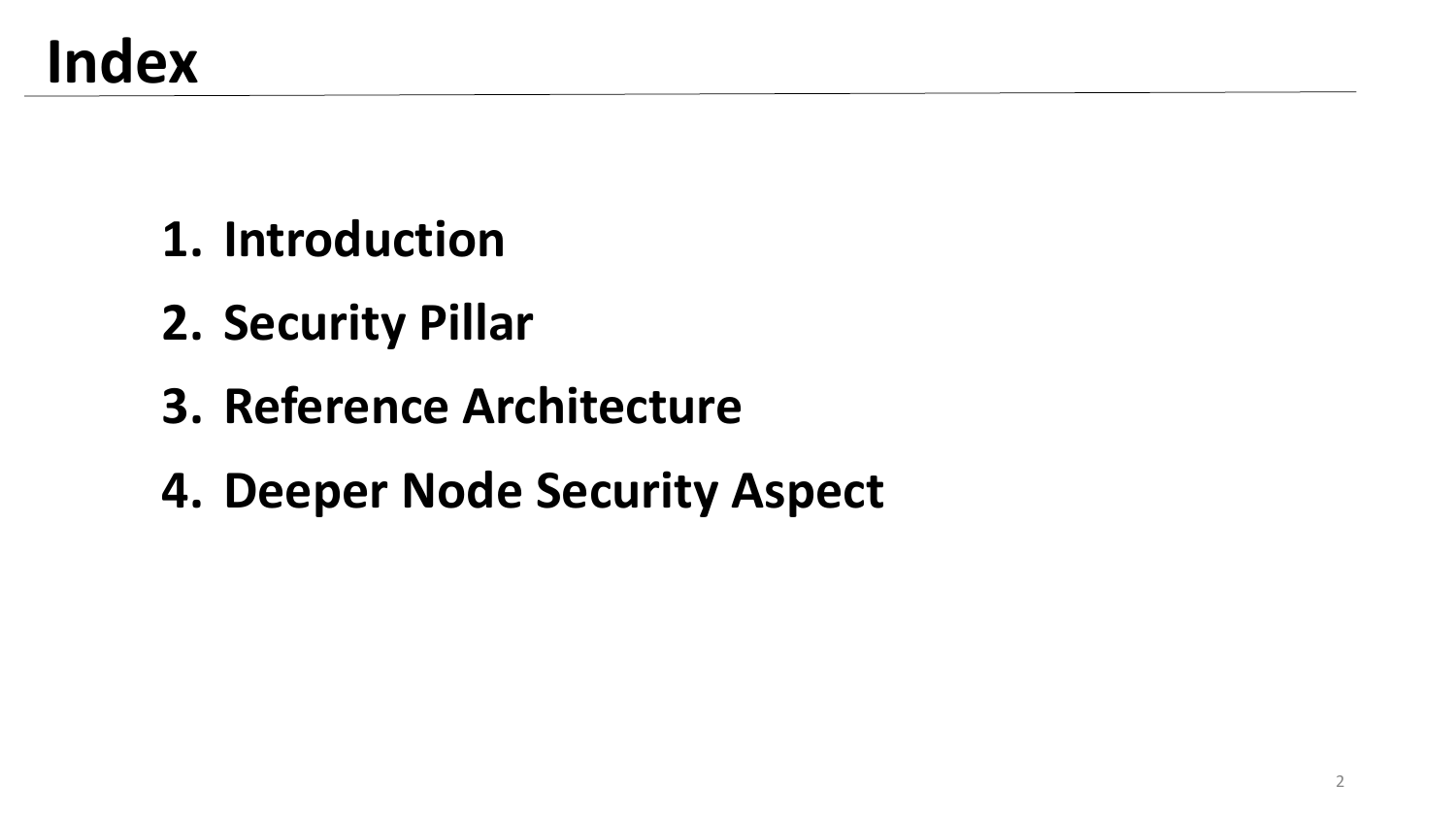# **1. Introduction**

## *Applications where Fog security is required*

(1) Autonomous driving in a situation where cloud communication is interrupted, (2) Aset sharing in smart factory, (3) DDos attack against millions of sensors, (4) Network drone cameras, (5) Power smart grid with overload, (6) Smart car and traffic control system.

#### **(7) End-to-end airport visual security**

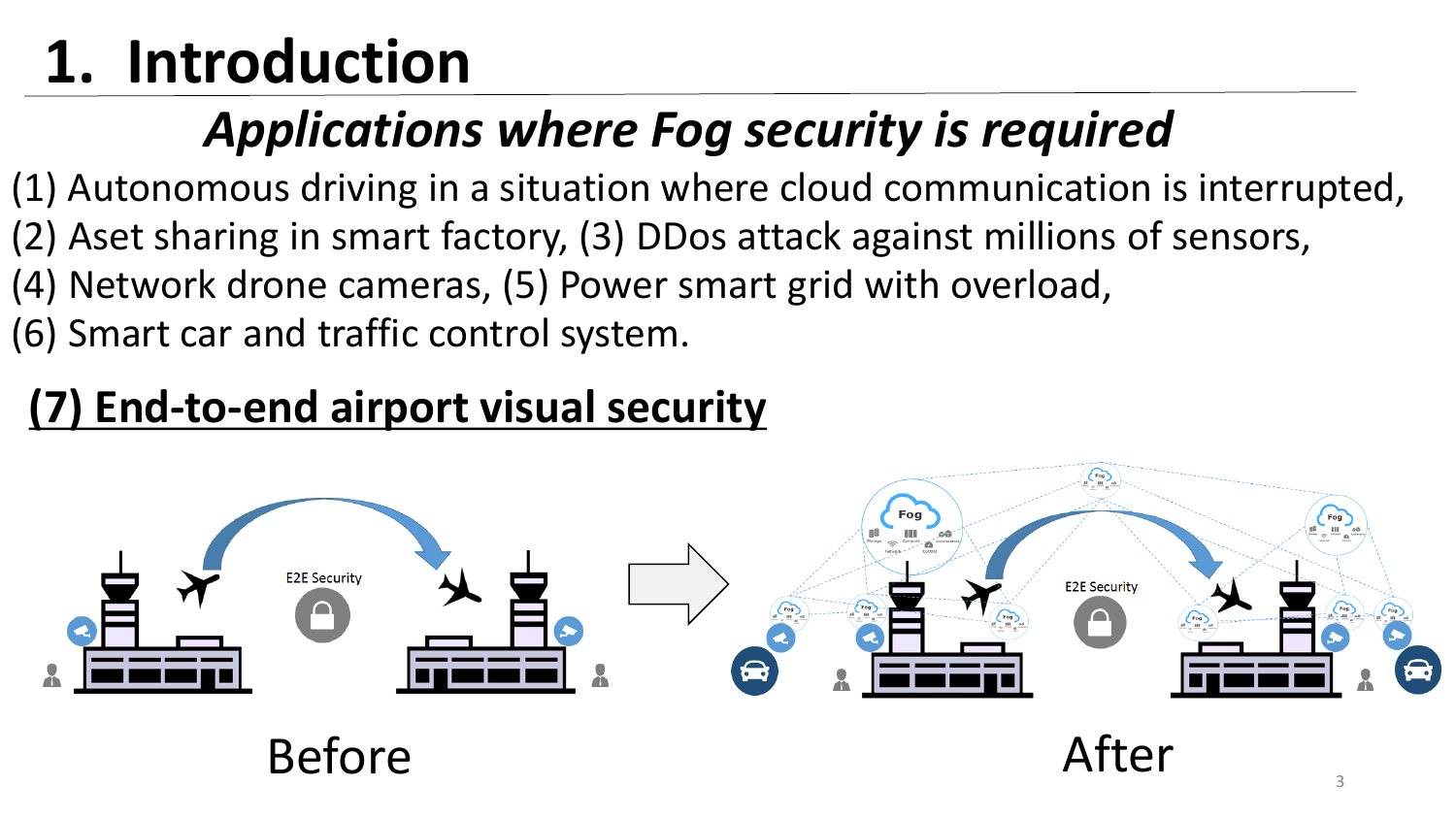# **1.1 Threads and Assets in intended Use/ Location**

| <b>Threat</b><br><b>Categories</b>               | <b>Confidentiality</b><br><b>Violation</b>                    | <b>Integrity</b><br><b>Violation</b>                         | <b>Authentication</b><br><b>Violation</b>              | <b>Availability</b><br><b>Violation</b>                     | <b>Privacy</b><br><b>Violation</b>                                         |
|--------------------------------------------------|---------------------------------------------------------------|--------------------------------------------------------------|--------------------------------------------------------|-------------------------------------------------------------|----------------------------------------------------------------------------|
| <b>Intents</b><br><b>Attack Venues</b>           | Leaking<br>information<br>through<br>overt/covert<br>channels | Modifying<br>data/code<br>without<br>proper<br>authorization | <b>Masquerading</b><br>one entity as<br>another entity | Rendering<br>resources<br>unreach-<br>able/unavail-<br>able | Leaking<br>sensitive<br>information<br>of an entity<br>(incl.<br>identity) |
| <b>Insider</b><br><b>Attacks</b>                 | Data Leaks                                                    | Data<br>Alteration                                           | Identity/Passwor<br>d/Key Leaks                        | Equipment<br>Sabotage                                       | Data/Identit<br>Leaks                                                      |
| <b>Hardware</b><br><b>Attacks</b>                | Hardware<br>Trojans,<br>Side Channel<br><b>Attacks</b>        | Hardware<br>Trojans                                          | Hardware<br>Trojans                                    | Radio Jamming,<br><b>Bandwidth</b><br>Exhaustion            | Hardware<br>Trojans,<br>Side Channel<br><b>Attacks</b>                     |
| <b>Software</b><br><b>Attacks</b>                | Malware                                                       | Malware                                                      | Malware                                                | DoS/DDoS,<br>Resource<br>Depletion                          | Malware,<br>Social<br><b>Network</b><br>Analyses                           |
| <b>Network</b><br><b>Based</b><br><b>Attacks</b> | Eavesdropping                                                 | Message/Tra<br>nsaction<br>Replay                            | Spoofing,<br>Man-in-Middle<br><b>Attacks</b>           | DoS/DDoS,<br><b>Subnet Flooding</b>                         | <b>Traffic</b><br>Pattern<br>Analyses                                      |

#### **Assets may include:**

- Information Technology
- Infrastructure
- Critical infrastructure
- Intellectual property
- Financial data
- Service availability
- Productivity
- Sensitive information
- Personal information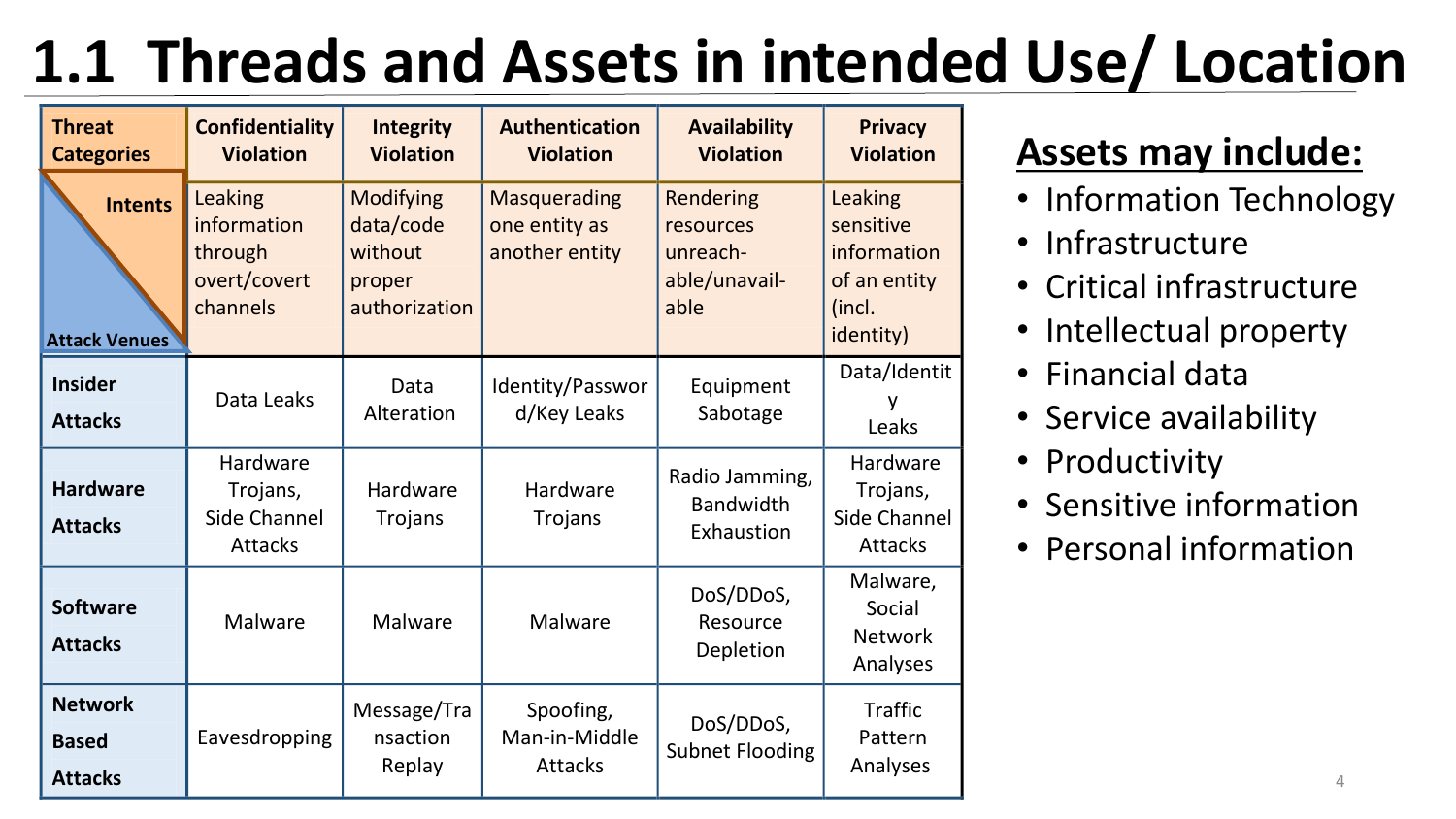# **2. Security Pillar**



- **Trustworthy** fog depends on using **trusted** elements.
- **Attestation** is the ability to provide some evidence to a third-party verifier.
- **Privacy** attributes of the data must be allowed to be specified by users.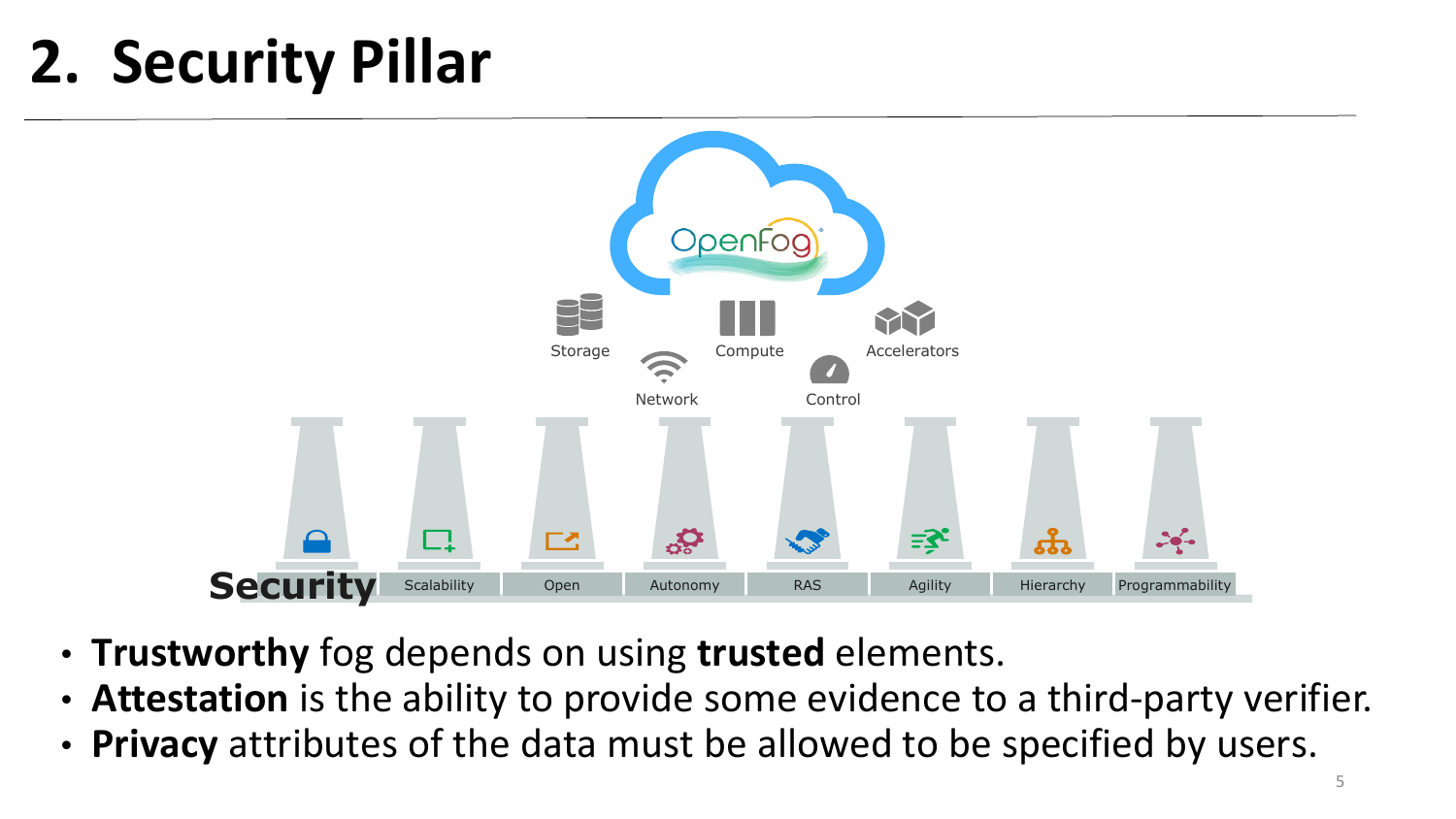## **3. Reference Architecture**



#### **One Aspect of Security Perspective**

Fog must be able to identify itself to other entities within the network. It enables to attest to credentials of a given system while preserving privacy.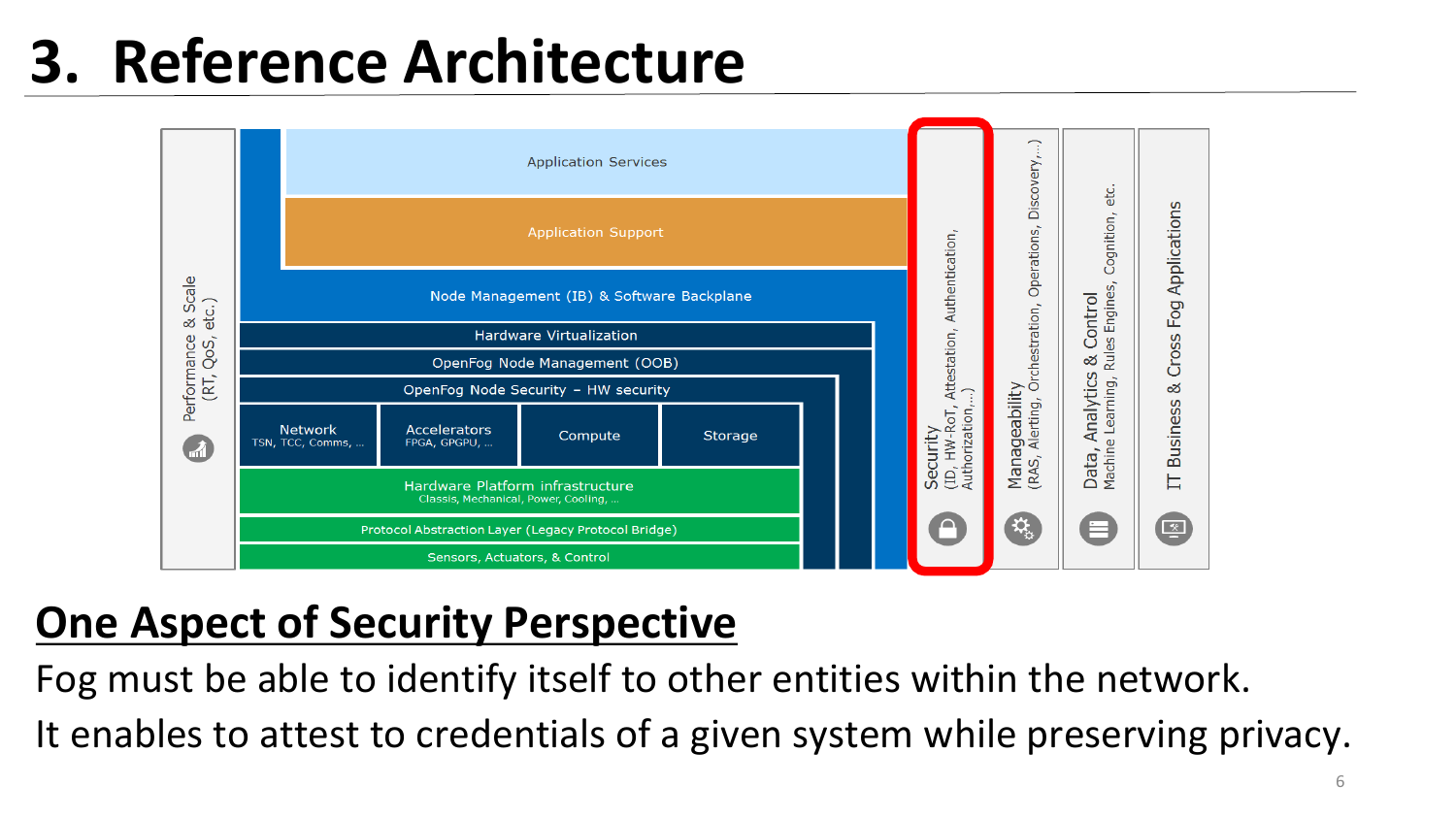## **3.1 OpenFog Node View**

#### *A node can act as a security gateway for sensors, etc. If it is not secure, no amount of network security or encryption will make it secure*

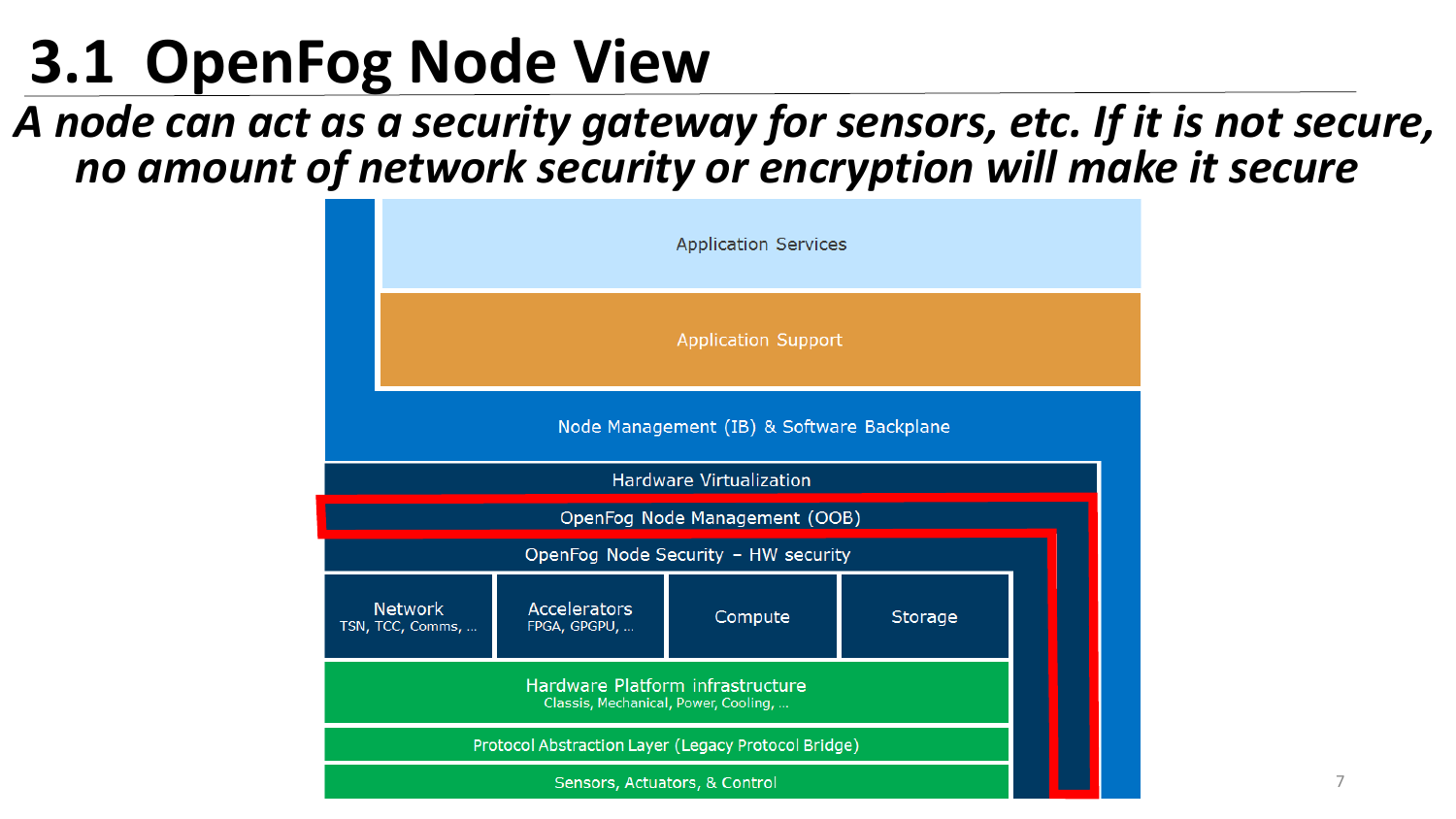# **4. Deeper Node Security Aspect**

## *Hardware Root-of-Trust*

- Starts with a Trusted hardware component receiving control at power-on.
- Uses h/w-based virtualization as a security mechanism.
- Security Engine instantiates a Trusted Execution Environment(TEE).



#### mmu: memory management unit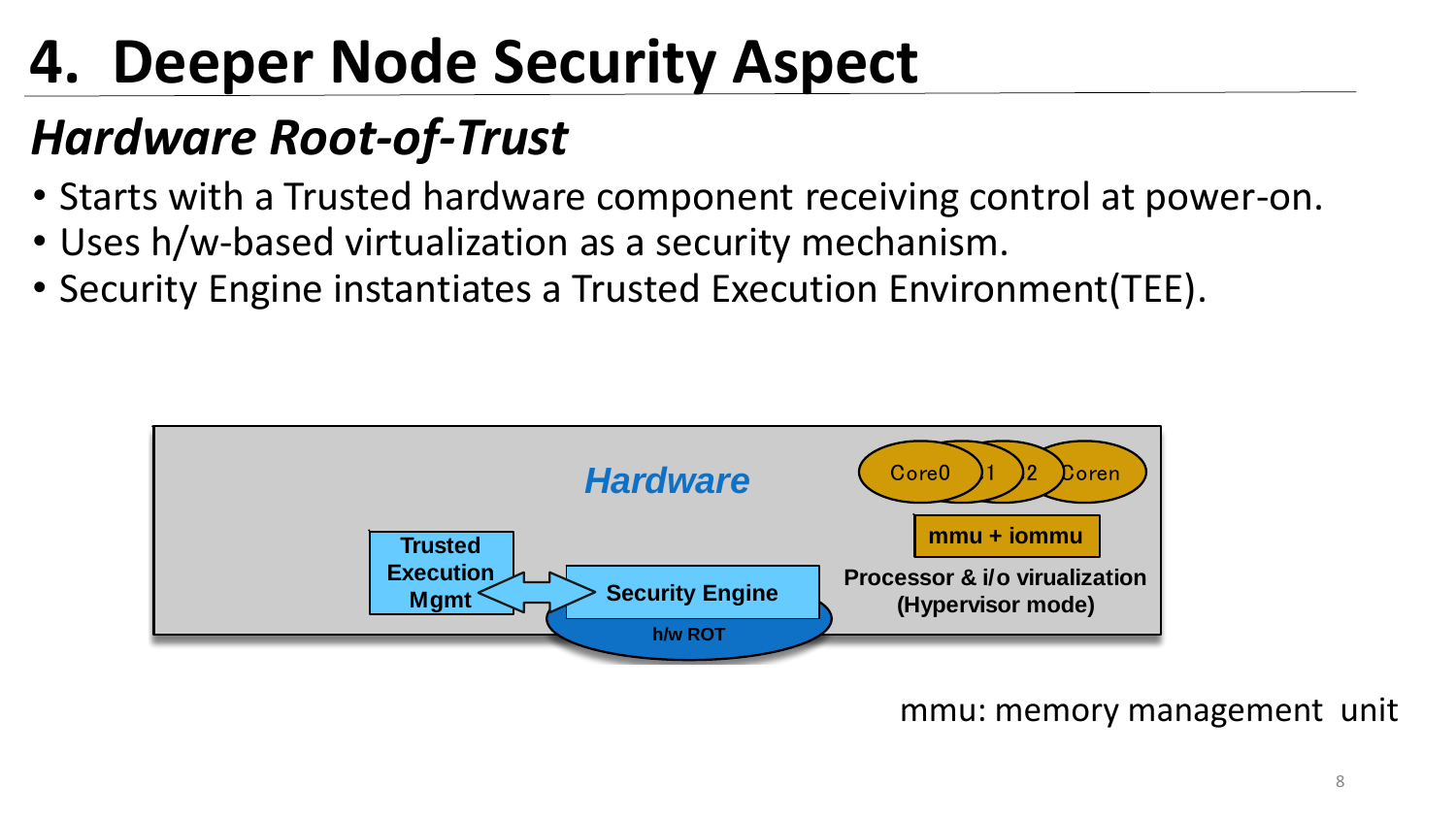# **4.1 Secure(Verified)/Trusted (Measured) Boot**

### *Trusted hardware executes immutable firmware.*

- TEE provides services to the hypervisor, and it virtualizes Security Engine, vSE.
- Trusted Boot verify/measure each subsequent load of firmware or software.

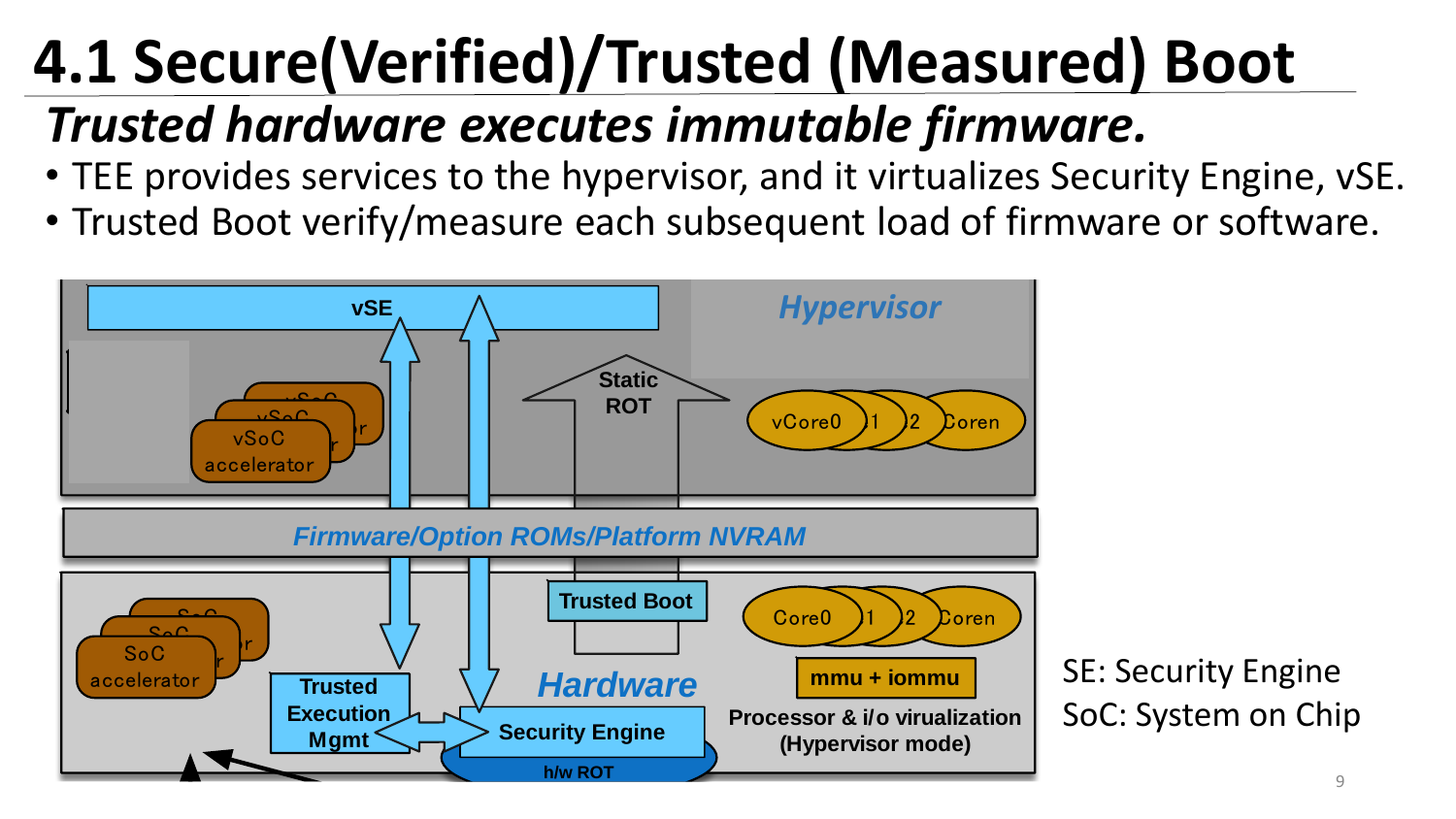# **4.2 Extends the Chain-of-Trust**

•The state of the areas of memory is modified during execution for Data in Use. •Storage devices and NIC are encrypted for Data at Rest and Data in Motion.



RTIC: Runtime Integrity Checking NIC: Network Interface Card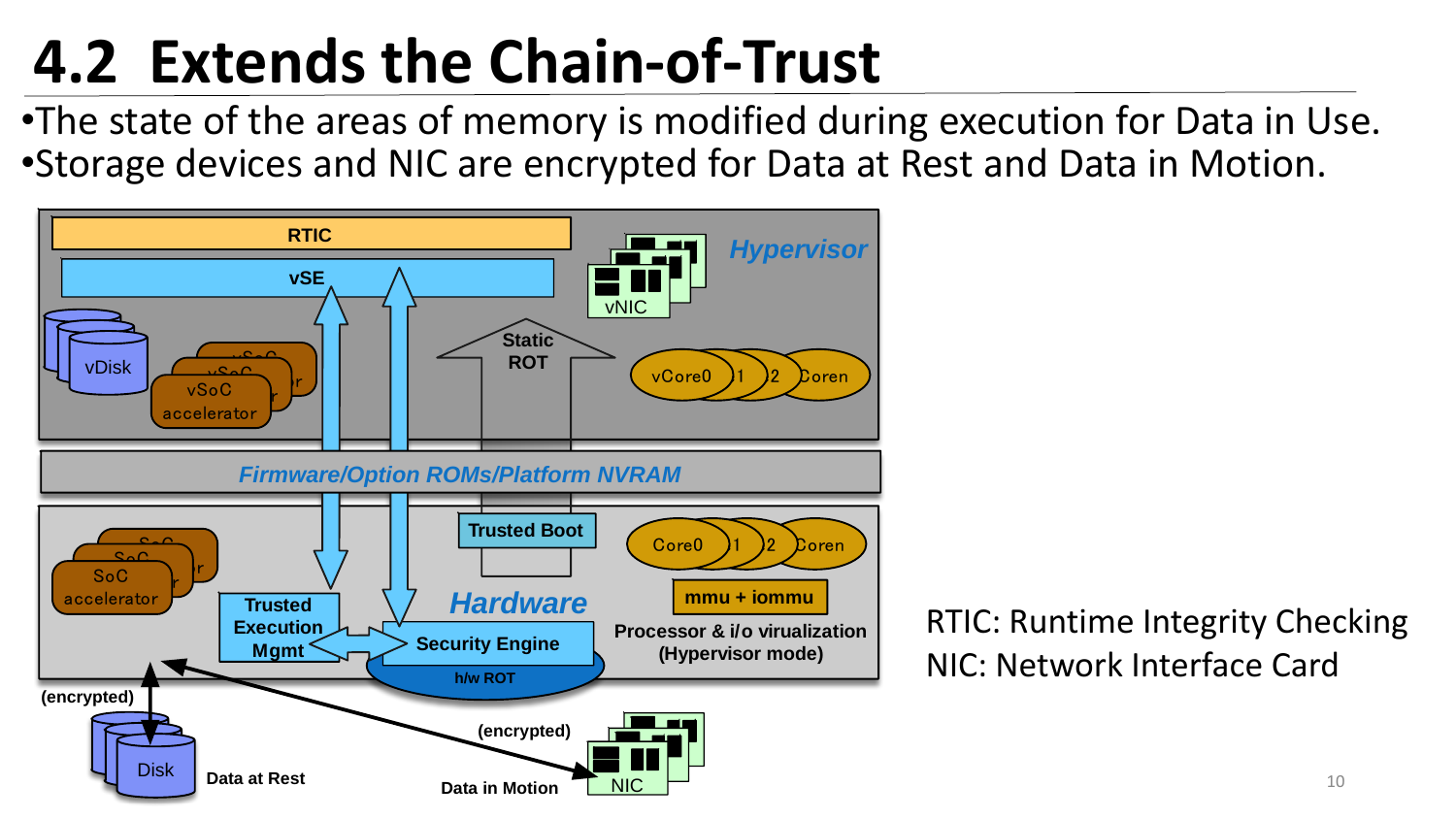# **4.3 A Chain of Trust with VMs and apps/containers**



#### *vSE with an agent in each trusted VM.*

The OS in the VM manages to instantiate separate application address spaces or Linux containers.

TEE: Trusted Execution Environment VM: Virtual Machine VNF: Virtual Network function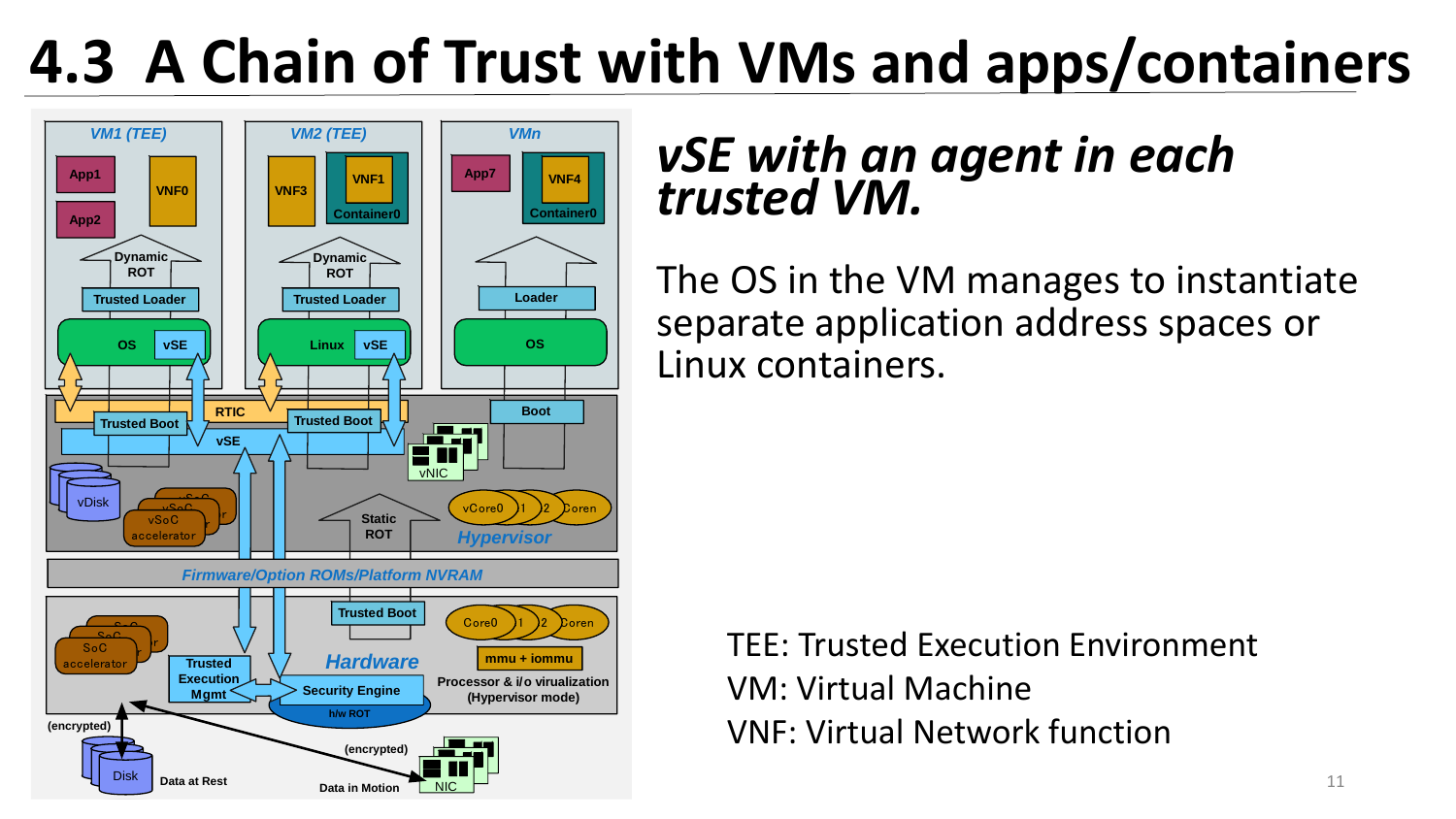## **4.4 Tamper Protection**

*VM1 (TEE)* **App1 App2 VNF0 OS Dynamic ROT Trusted Loader vSE Trusted Boot vSE** *VM2 (TEE)* **VNF1 Linux Dynamic ROT Trusted Loader vSE Trusted Boot Container0 VNF3** *VMn* **VNF4 OS Loader Boot Container0 App7**  $\begin{array}{c} \begin{array}{c} \text{N} \\ \text{VCore0} \end{array} \end{array}$  ( $\begin{array}{c} \text{vCore0} \\ \text{N} \end{array}$  ) 1  $\begin{array}{c} \text{2} \\ \text{2} \end{array}$  coren  $\overline{AM}$ <br>Core  $\overline{0}$   $\overline{1}$   $\overline{2}$   $\overline{2}$   $\overline{C}$ **h/w ROT Security Engine mmu + iommu Processor & i/o virualization (Hypervisor mode) Trusted Execution Mgmt** vDisk  $\sum$ Disk NIC NIC <u>an</u> l Nic nico<br>Nicolas de Santo NIC NICO ( vNIC *Hypervisor Hardware Firmware/Option ROMs/Platform NVRAM* **Trusted Boot Static ROT Data at Rest Data in Motion (encrypted) (encrypted) Tamper Protection** SoC  $\frac{2ac}{c}$  )r  $SoC$ **accelerato** <u>vere</u>  $\frac{1}{\sqrt{2}}\left(\frac{1}{\sqrt{2}}\right)^{1/2}$ ccelerato

## *Physical Security and Anti-tamper Mechanisms*

Tamper

Resistance/Evidence/Detection/Response